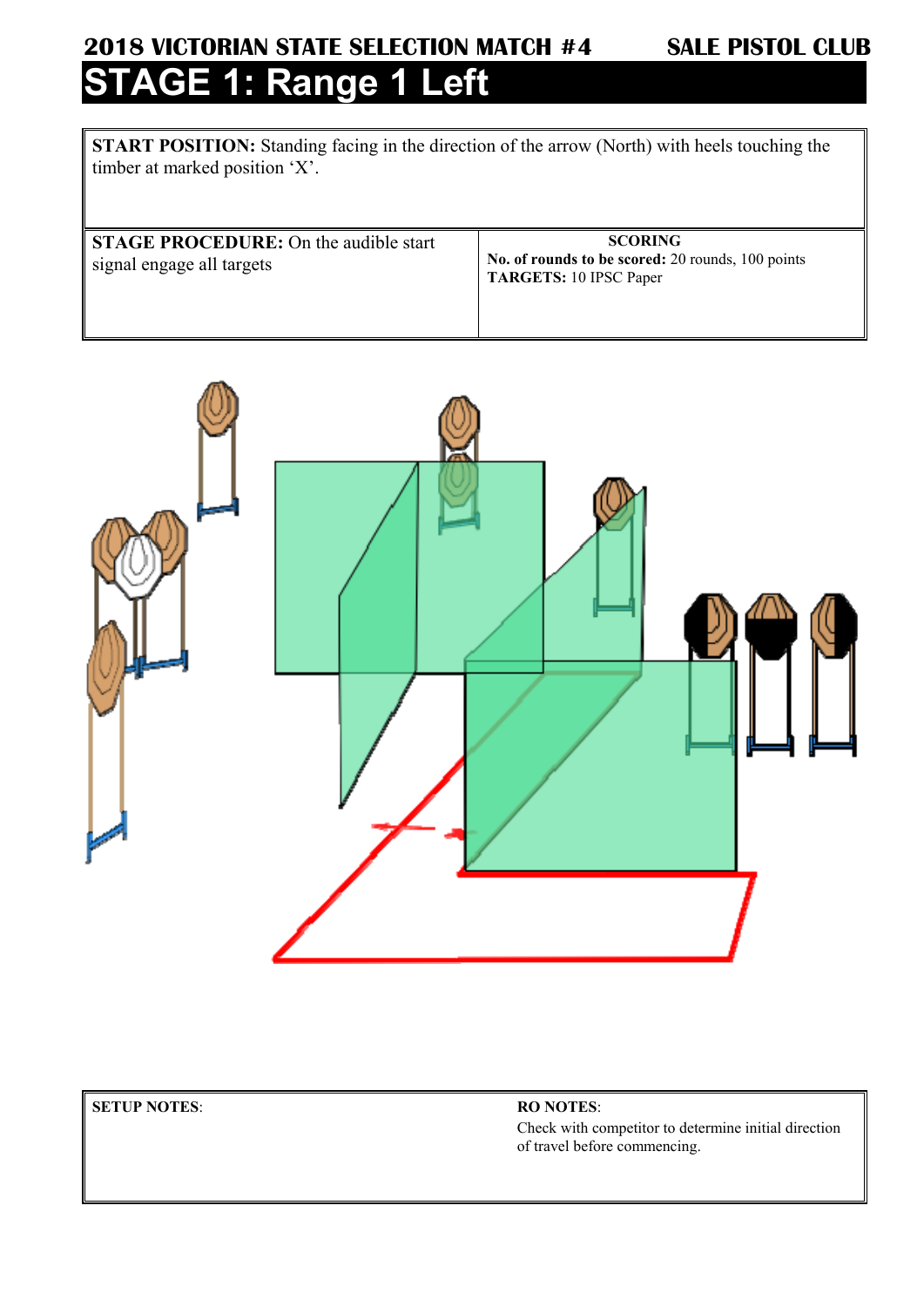## **2018 VICTORIAN STATE SELECTION MATCH #4 SALE PISTOL CLUB AGE 2: Range 1 Right**

**START POSITION:** Seated facing downrange, hands on thighs, back against the chair backrest. Handgun is **magwell loaded, chamber empty** and placed on the table pointing downrange. All magazines to be used are on the table.

**STAGE PROCEDURE:** On the audible start signal engage all targets with the WEAK HAND ONLY.

 **SCORING No. of rounds to be scored:** 9 rounds, 45 points **TARGETS:** 4 IPSC Paper, 1 IPSC Popper





### **SETUP NOTES**:

Chair to be secured to fault line to stop movement.

**RO NOTES**: Handgun to be placed in designated area on table.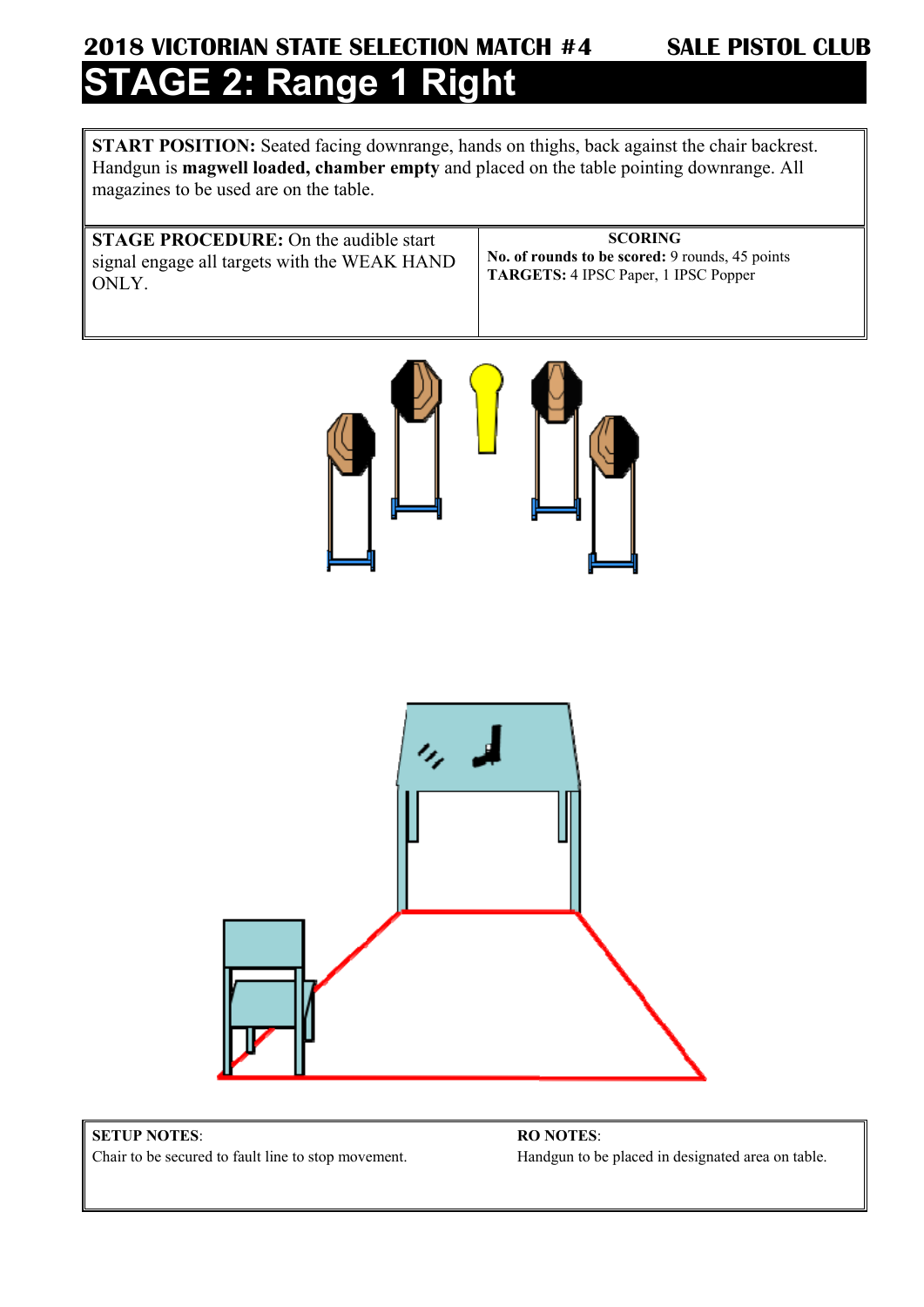## **2018 VICTORIAN STATE SELECTION MATCH #4 SALE PISTOL CLUB GE 3: Range 2 Left**

**START POSITION:** Standing anywhere within the demarcated area.

| <b>STAGE PROCEDURE:</b> On audible start signal<br>engage all targets. Popper activates swinging | <b>SCORING</b><br>No. of rounds to be scored: 32 rounds, 160 points<br><b>TARGETS:</b> 15 IPSC Paper, 2 IPSC Poppers |
|--------------------------------------------------------------------------------------------------|----------------------------------------------------------------------------------------------------------------------|
| target which remains visible at rest.                                                            |                                                                                                                      |



### **SETUP NOTES**:

Rear bank of 4 IPSC paper targets are setup in service bay 1.

NS popper to be painted white with black tape 'X'

### **RO NOTES:**

Swinging target T11 is activated by felling popper IP2. Target remains visible at rest.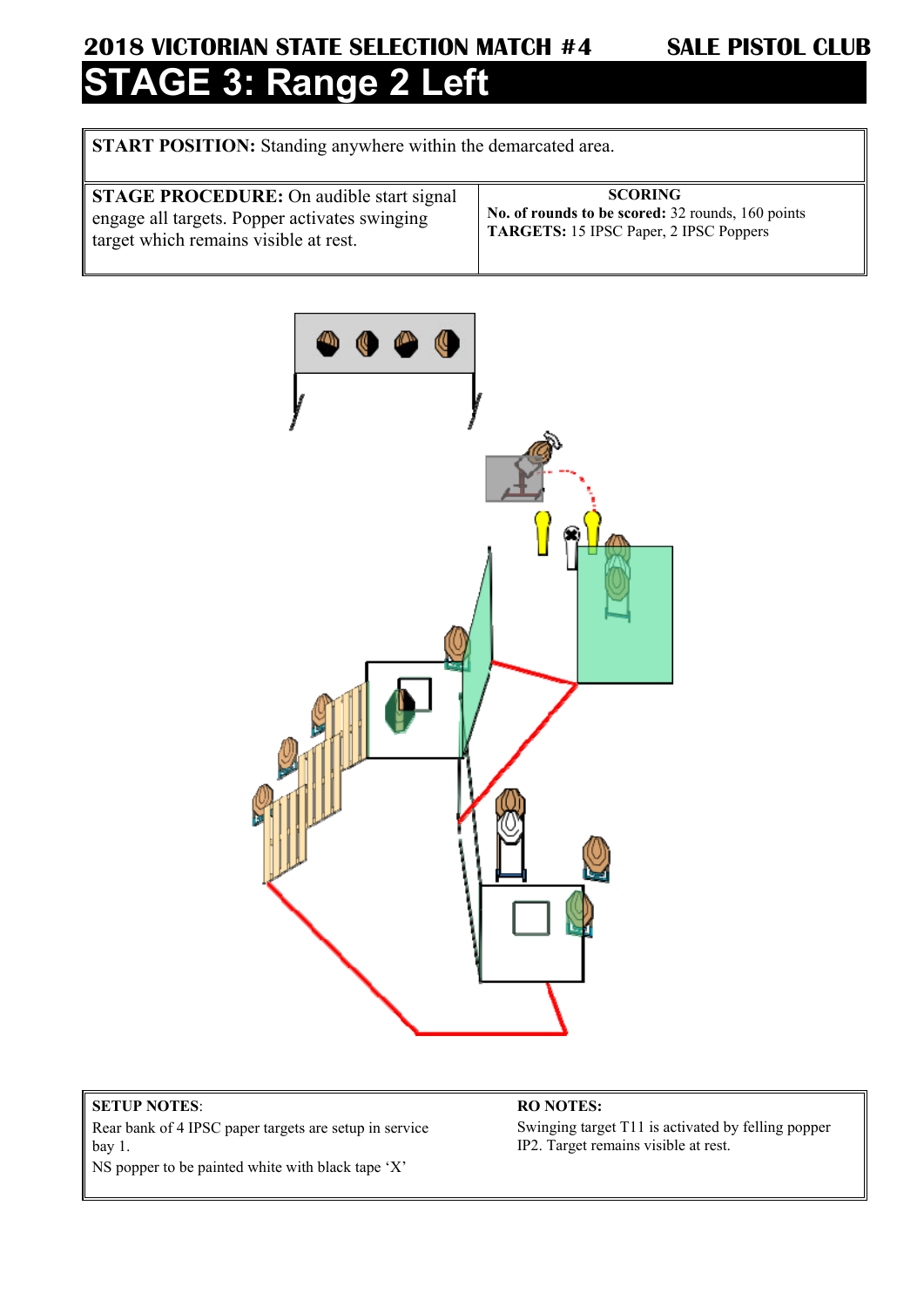## **2018 VICTORIAN STATE SELECTION MATCH #4 SALE PISTOL CLUB AGE 4: Range 2 Right**

**START POSITION:** Standing anywhere within the demarcated area. Hands IPSC clasp.

**STAGE PROCEDURE:** On audible start signal engage all targets.  **SCORING No. of rounds to be scored:** 9 rounds, 45 points **TARGETS:** 4 IPSC Paper, 1 IPSC Plate

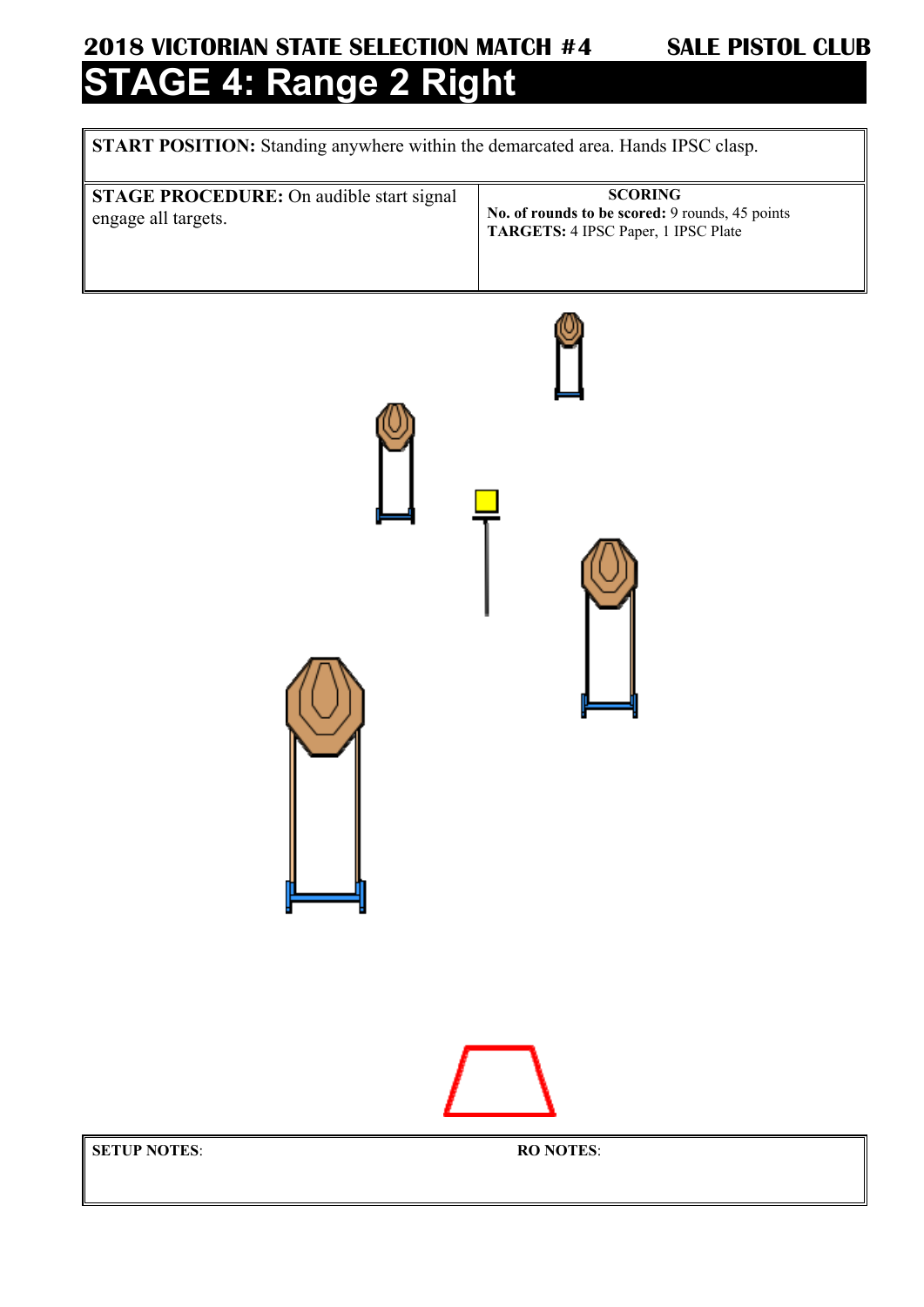### **2018 VICTORIAN STATE SELECTION MATCH #4 SALE PISTOL CLUB AGE 5: Range 3 Left**

**START POSITION:** Standing with hands flat against marks at either start position 'X'.

**STAGE PROCEDURE:** On audible start signal engage all targets. Felling popper presents IPSC paper target.

 **SCORING No. of rounds to be scored:** 21 rounds, 110 points **TARGETS:** 10 IPSC Paper, 1 IPSC Popper



**SETUP NOTES**: **RO NOTES**:

Felling popper IP1 presents IPSC paper target T7.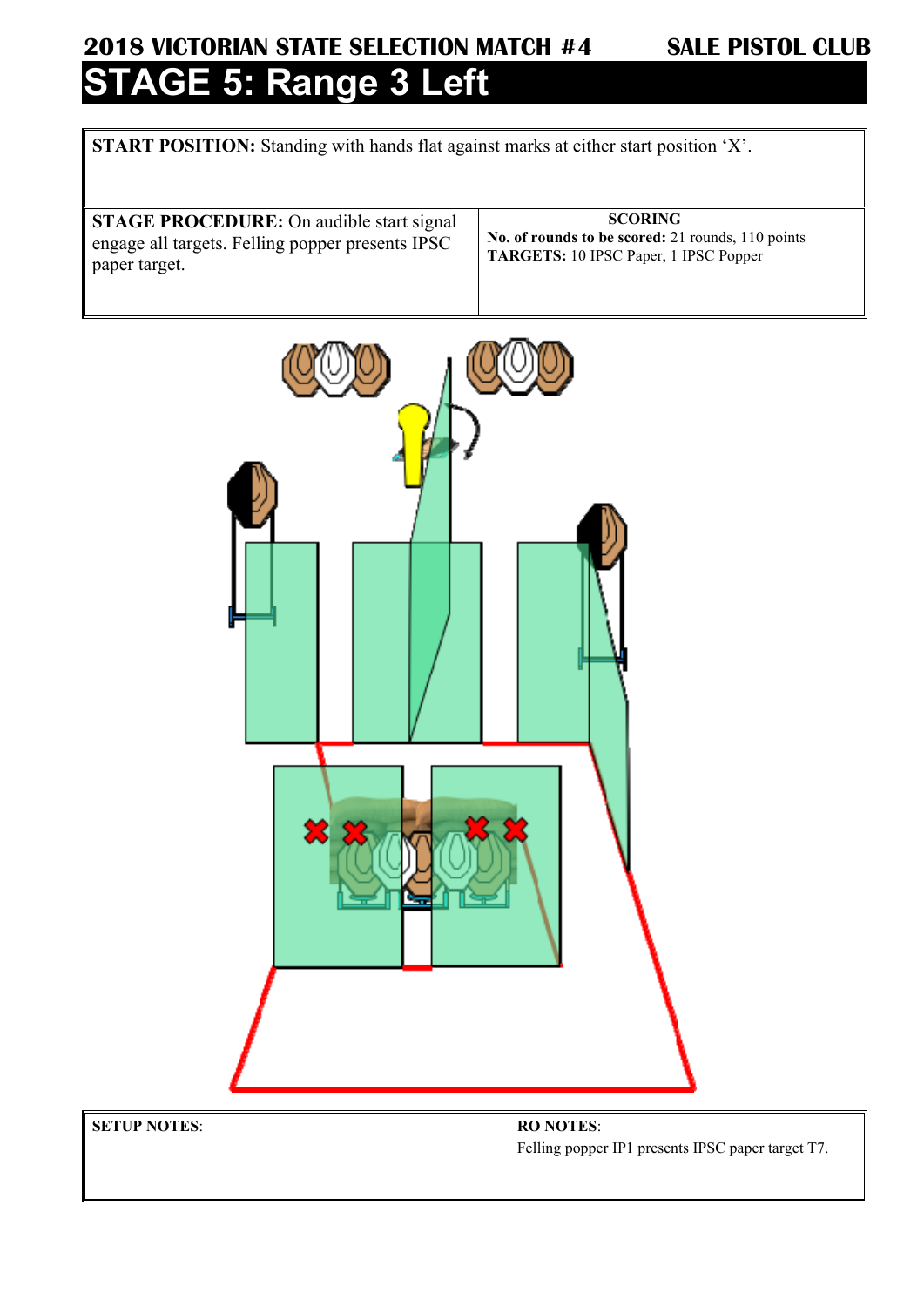### **2018 VICTORIAN STATE SELECTION MATCH #4 SALE PISTOL CLUB GE 6: Range 3 Right**

**START POSITION:** Standing anywhere within the demarcated area.

**STAGE PROCEDURE:** On audible start signal engage all targets with STRONG HAND ONLY.

 **SCORING No. of rounds to be scored:** 9 rounds, 45 points **TARGETS:** 2 IPSC Paper, 5 IPSC Poppers





**SETUP NOTES**: Closest plates at 8m. Second row of plates at 10m. Paper targets at 12m.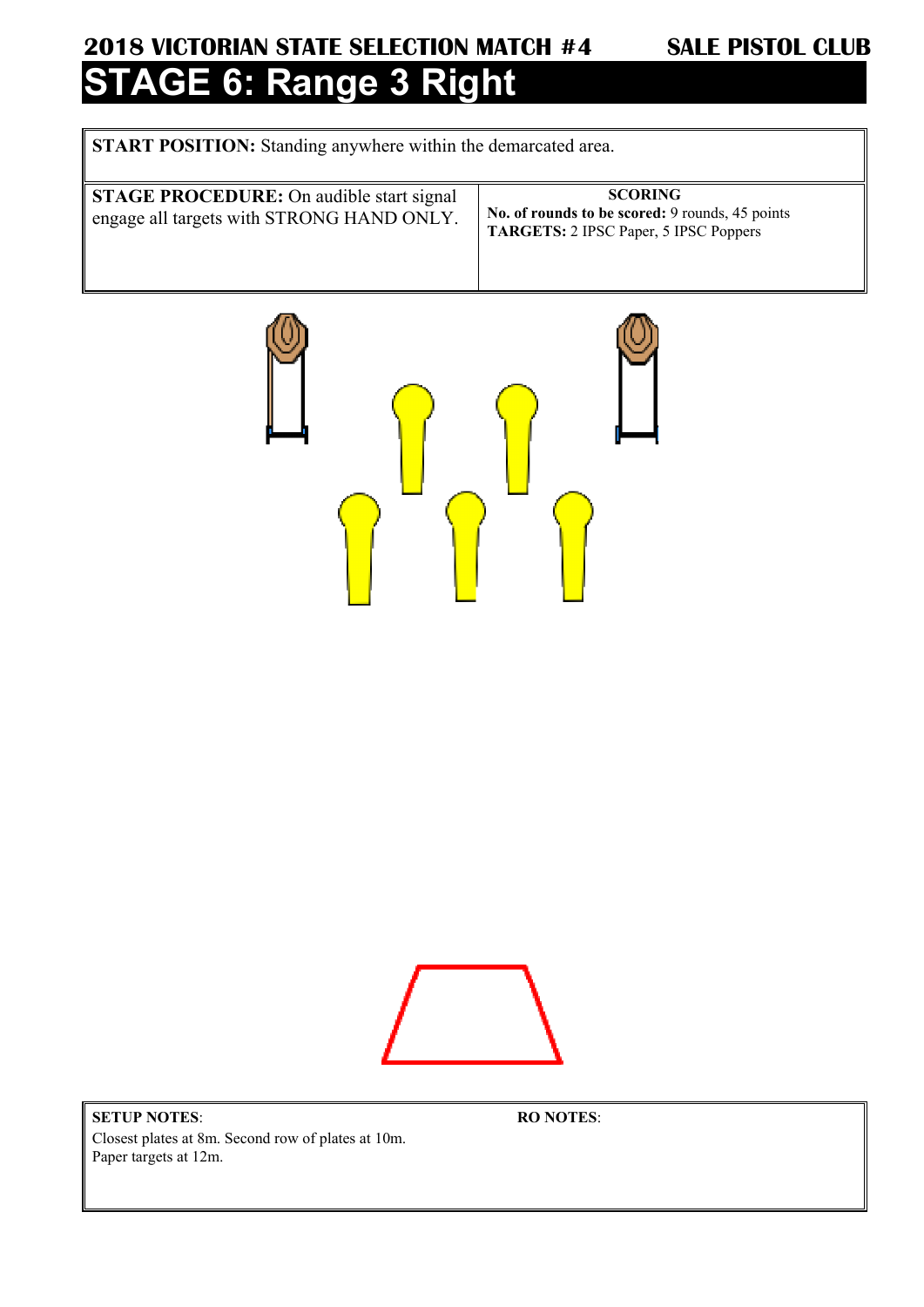# **2018 VICTORIAN STATE SELECTION MATCH #4 SALE PISTOL CLUB STAGE 7: Range 4 Left**

**START POSITION:** Standing anywhere within the demarcated area.

| visible at rest. | <b>STAGE PROCEDURE:</b> On audible start signal<br>engage all targets. Mover and swinging targets are<br>activated by felling poppers. All targets remain | <b>SCORING</b><br>No. of rounds to be scored: 12 rounds, 60 points<br><b>TARGETS:</b> 5 IPSC Paper, 2 IPSC Poppers |
|------------------|-----------------------------------------------------------------------------------------------------------------------------------------------------------|--------------------------------------------------------------------------------------------------------------------|
|------------------|-----------------------------------------------------------------------------------------------------------------------------------------------------------|--------------------------------------------------------------------------------------------------------------------|



**SETUP NOTES**:

IP 1 activates swinging target T2.

IP 2 activates moving targets T4 and T5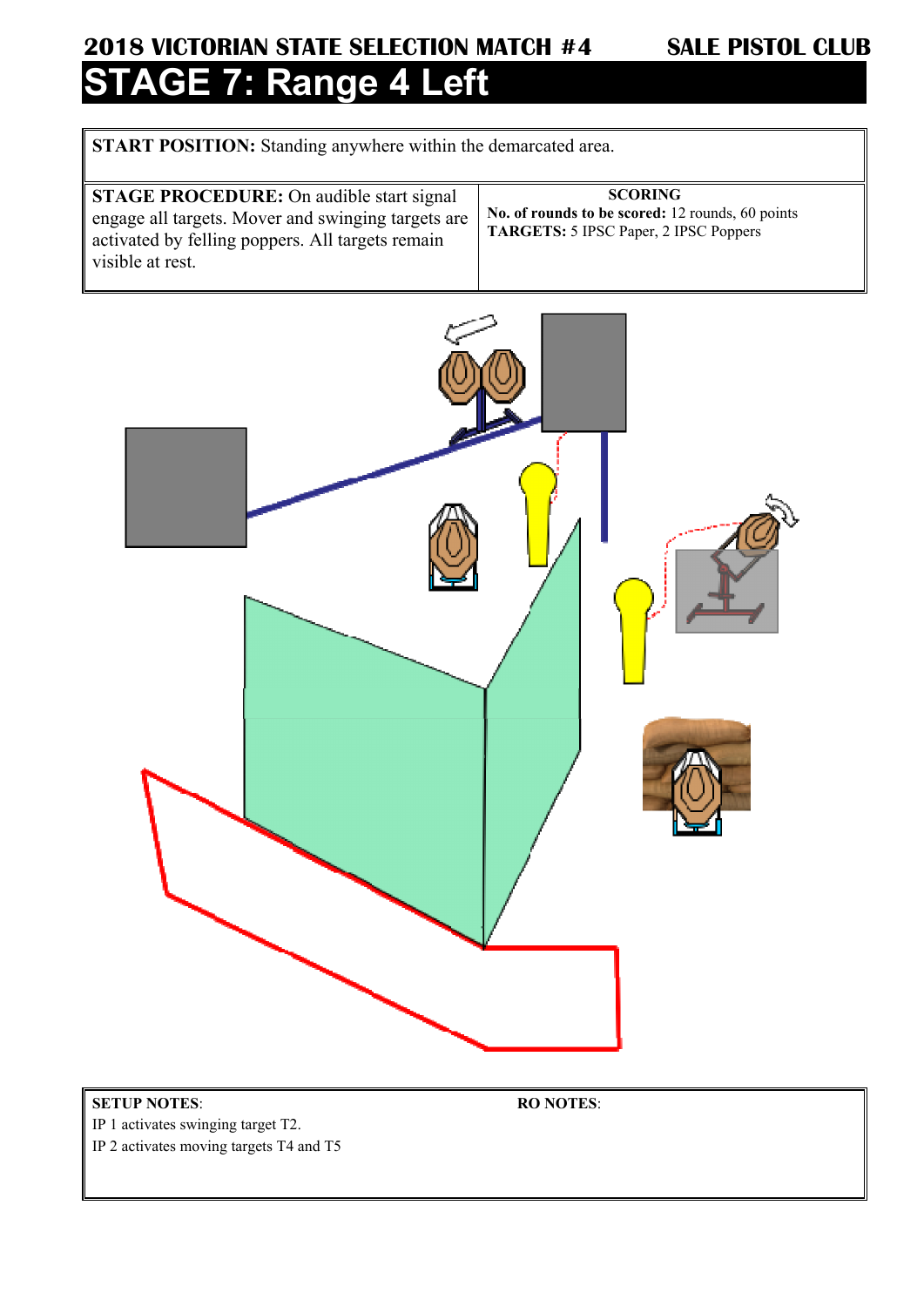## **2018 VICTORIAN STATE SELECTION MATCH #4 SALE PISTOL CLUB AGE 8: Range 4 Right**

**START POSITION:** Standing, toes touching the timber at marked position 'X'.

| <b>STAGE PROCEDURE:</b> On audible start signal | <b>SCORING</b>                                   |
|-------------------------------------------------|--------------------------------------------------|
| engage all targets. All targets are IPSC mini   | No. of rounds to be scored: 18 rounds, 90 points |
| targets.                                        | TARGETS: 9 IPSC Mini Paper                       |



**SETUP NOTES**: **RO NOTES**: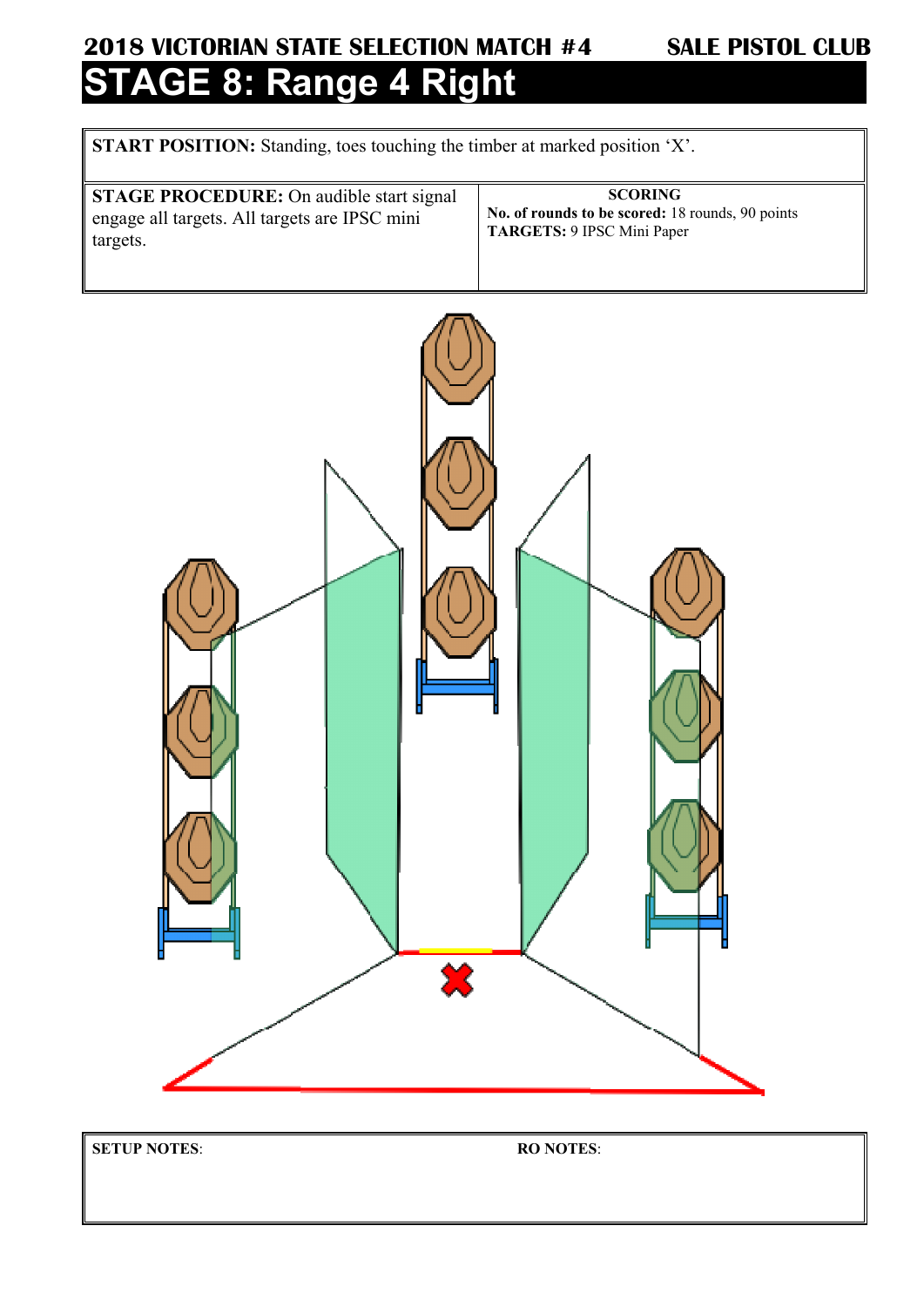### **2018 VICTORIAN STATE SELECTION MATCH #4 SALE PISTOL CLUB SGE 9: Range 5 Left**

**START POSITION:** Starting seated, gun loaded and lying flat on the table facing downrange, hands flat on the table in the positions marked. All magazines to be used on table.

**STAGE PROCEDURE:** On audible start signal engage all targets from the seated position STRONG HAND ONLY. Paper targets activated by holding lever under table (L or R hand).

 **SCORING No. of rounds to be scored:** 10 rounds, 60 points **TARGETS:** 4 IPSC Paper, 2 IPSC Mini Poppers



**SETUP NOTES**: Frames for paper run in pairs. Hard cover at front to stop engaging without pulling handle (i.e standing up the targets are not visible) Mini poppers 3m behind target frame when upright.

**RO NOTES**: Handle needs to be held to engage targets (strong hand only)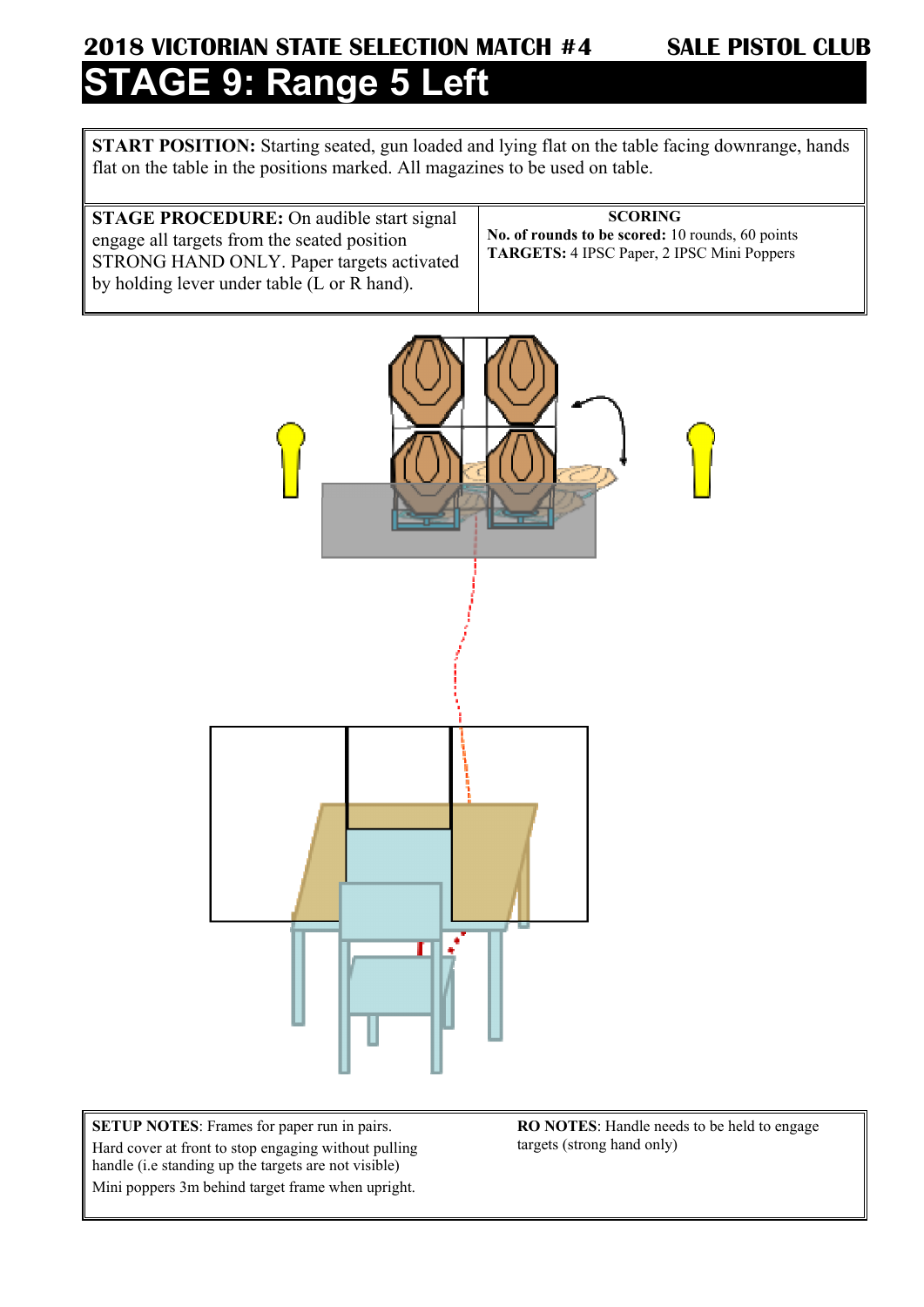## **2018 VICTORIAN STATE SELECTION MATCH #4 SALE PISTOL CLUB AGE 10: Range 5 Right**

**START POSITION:** Standing with heels touching the timber at marked position 'X'

**STAGE PROCEDURE:** On audible start signal engage all targets.

### **SCORING**

**No. of rounds to be scored:** 32 rounds, 160 points **TARGETS:** 13 IPSC Paper, 2 IPSC Poppers, 2 IPSC plates.



**SETUP NOTES**: **RO NOTES**: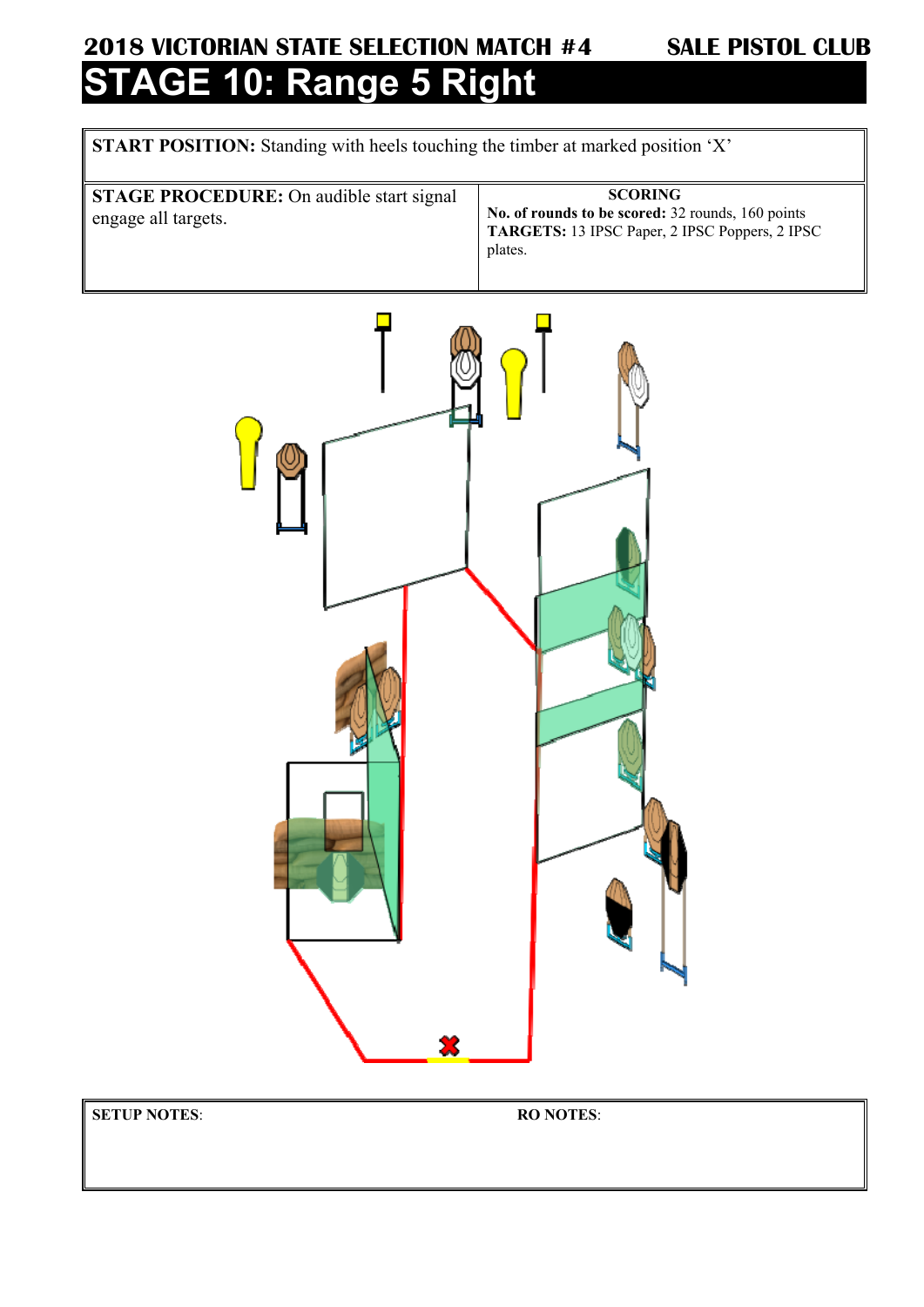### **2018 VICTORIAN STATE SELECTION MATCH #4 SALE PISTOL CLUB STAGE 11: Range 6 Left**

**START POSITION:** Standing anywhere within the demarcated area.

| <b>STAGE PROCEDURE:</b> On audible start signal | <b>SCORING</b>                                      |
|-------------------------------------------------|-----------------------------------------------------|
| engage all targets. Felling poppers IP1 & 3     | No. of rounds to be scored: 22 rounds, 110 points   |
| present IPSC paper targets $T7 \& T8$           | TARGETS: 9 IPSC Paper, 3 IPSC Poppers, 1 IPSC plate |
|                                                 |                                                     |



### **SETUP NOTES**: Rear target bank with poppers can only be engaged through the low port.